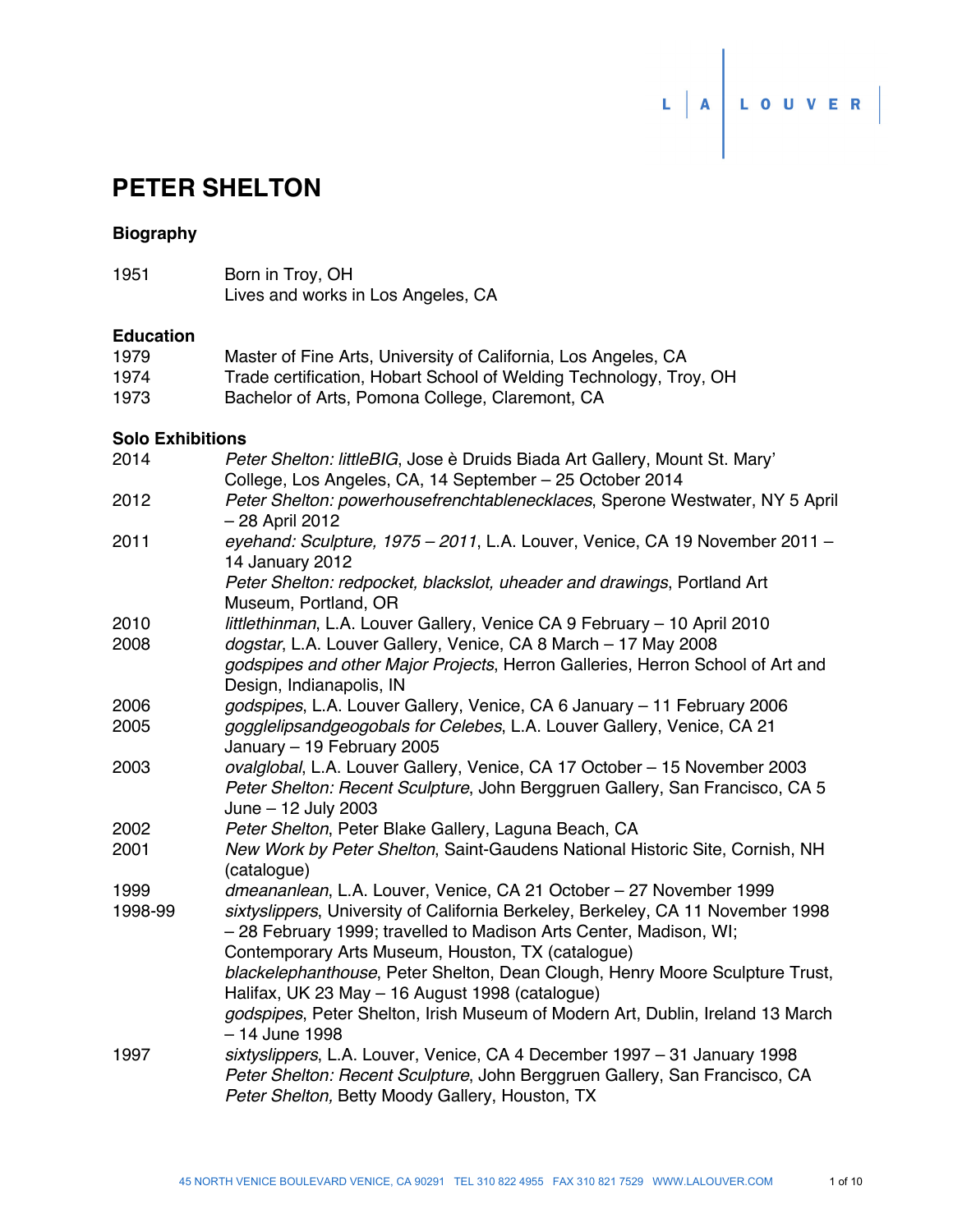|         | oldwetbrickhouse, Museum of Contemporary Art, San Diego, CA 15 January -<br>26 March 1997 |
|---------|-------------------------------------------------------------------------------------------|
| 1996    | allarms, L.A. Louver, Venice, CA                                                          |
|         | mereubu, L.A. Louver, Venice, CA 2 August - 31 August 1996                                |
| 1995    | handbonesandthingsicanthrow, L.A. Louver, Venice, CA 28 October - 25                      |
|         | November 1995                                                                             |
|         | Peter Shelton, Gallery Sperone, Rome, Italy                                               |
|         | clearcannonbottles, L.A. Louver, Venice, CA                                               |
| 1994    | bottlesbonesandthingsgetwet, Los Angeles County Museum of Art, Los Angeles,               |
|         | CA 3 March - 15 May 1994 (catalogue)                                                      |
| 1993    | thingsgetwet, Louver Gallery, New York, NY 1 May - 29 May 1993                            |
| 1992    | Peter Shelton, Faith and Charity in Hope Gallery, Hope, ID (catalogue)                    |
|         | Peter Shelton, Allen Memorial Art Museum, Oberlin Art Museum, Oberlin, OH                 |
|         | Peter Shelton: Drawings and Sculptures, Arts Club of Chicago, Chicago, IL                 |
|         | (catalogue)                                                                               |
|         | clearcuttubesandpipes, Sperone Gallery, Rome, Italy                                       |
| 1991-92 | monstermawbaggutheaderhead and shirts, L.A. Louver, Venice, CA                            |
| 1991    | Peter Shelton: Sculpture, Louver Gallery, New York, NY                                    |
| 1990    | Peter Shelton: Drawings, L.A. Louver, Venice, CA (catalogue)                              |
|         | floatinghouseDEADMAN, Louver Gallery, New York, NY (catalogue)                            |
| 1989    | bagBOXTUBtubesandpipes. Peter Shelton Installation and Related Works,                     |
|         | Irvine Fine Arts Gallery, University of California, Irvine, CA                            |
|         | Peter Shelton: Castings, L.A. Louver, Venice, CA                                          |
|         | floatinghouseDEADMAN, Herron Gallery, Herron School of Art, Indianapolis, IN              |
| 1989-88 | Peter Shelton: Waxworks, La Jolla Museum of Contemporary Art, La Jolla, CA;               |
|         | traveled to San Jose Museum of Art, San Jose, CA;                                         |
|         | Des Moines Art Center, Des Moines, IA (catalogue)                                         |
| 1988    | BLACKVAULT falloffstone: Sculpture Inside Outside, The Walker Art Center,                 |
|         | Minneapolis, MN (catalogue)                                                               |
|         | STRETCHspread, Lannan Museum, Lake Worth, FL (catalogue)                                  |
| 1987    | floatinghouseDEADMAN, Wight Art Gallery, U.C.L.A., Los Angeles, CA                        |
|         | (catalogue)                                                                               |
|         | HARDSTRETCHdroop and TUBtubesandpipes; Elements: Five Installations,                      |
|         | Whitney Museum of American Art, New York, NY (catalogue)                                  |
| 1986    | Peter Shelton: Recent Sculptures, L. A. Louver, Venice, CA                                |
|         | floatinghouse DEADMAN, University of Massachusetts, Amherst, MA                           |
|         | (catalogue)                                                                               |
| 1984    | pipegutwaterseatandSTANDSTILL, Portland Center for the Visual Arts, Portland,             |
|         | OR (catalogue)                                                                            |
| 1983    | MAJORJOINTS hangersandsquat, Center of Contemporary Art, Seattle, WA;                     |
|         | traveled to L. A. Louver and Malinda Wyatt Galleries, Los Angeles, CA                     |
|         | (catalogue)                                                                               |
| 1982    | white roundHEAD, Artists Space, New York, NY                                              |
|         | trunknutsWHITEHEAD floater, Open Space Gallery, Victoria, British Columbia,               |
|         | Canada(catalogue)                                                                         |
|         | SWEATHOUSE and little principals, (150 element version), Santa Barbara                    |
|         | Contemporary Arts Forum, Santa Barbara, CA (catalogue)                                    |
| 1981    | NECKWALLfootscreensleeper, Malinda Wyatt Gallery, Los Angeles, CA                         |
| 1980    | HEADROOM footspace, Artpark, Lewiston, NY (catalogue)                                     |
|         |                                                                                           |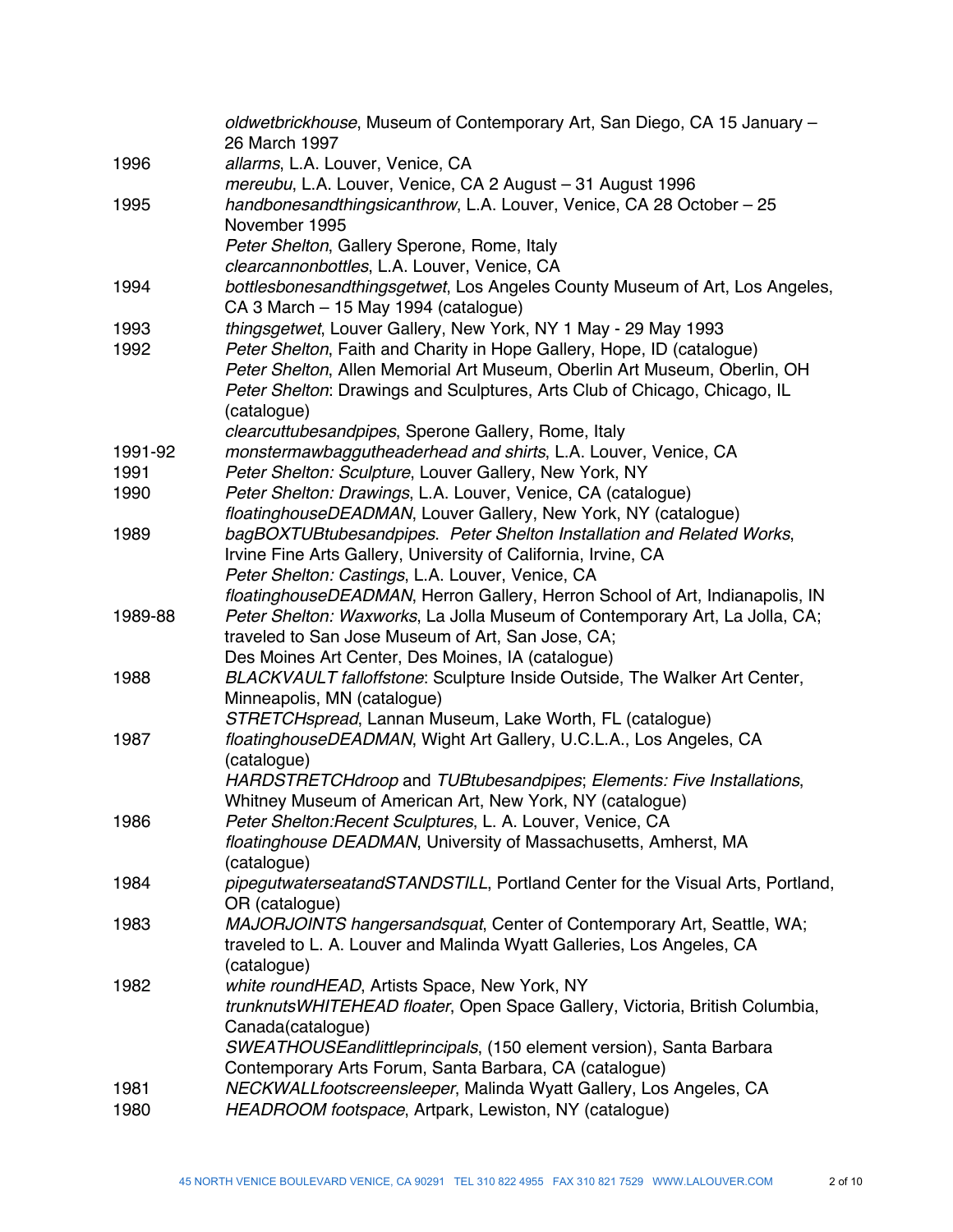*BIRDHOUSEholecan*, Chapman College, Orange, CA, in conjunction with L.A. Institute of Contemporary Art (catalogue) *BROWNROOMS 1977-78*, Los Angeles Contemporary Exhibitions, Los Angeles, **CA** 

1979 *SWEATHOUSEandlittleprincipals* (111 element version), Wight Gallery, University of California, Los Angeles, CA

### **Select Group Exhibitions**

| 2020<br>2019 | HEAVY METAL, Denk Gallery, Los Angeles, CA, 22 February - 11 April 2020<br>The Iconic House, Assemblage, Lincoln, Nebraska                  |
|--------------|---------------------------------------------------------------------------------------------------------------------------------------------|
|              | Sculptures That Tell Stories: Music, the Human and the Animal, Santa Barbara                                                                |
|              | Museum of Art, Santa Barbara, CA, 10 March - 32 June 2019                                                                                   |
| 2018         | Evolver, L.A. Louver, Venice, CA 20 June - 17 August 2018                                                                                   |
|              | Elemental, L.A. Louver, Venice, CA 24 January - 3 March 2018                                                                                |
| 2017         | From Wendt to Thiebaud: Recent Gifts for the Permanent Collection, Laguna Art<br>Museum, Laguna Beach, CA 18 February - 29 May 2017         |
| 2016         | Triples: Harry Dodge, Evan Holloway, Peter Shelton, Approach Gallery, London,                                                               |
|              | UK 28 May 2016 - 3 July 2017; traveled to Royale Projects                                                                                   |
|              | Round Things, curated by Carl Schlosberg, Royale Projects, Los Angeles, CA 21                                                               |
|              | May - 30 June 2016                                                                                                                          |
|              | LA TODAY, Royale Projects, Los Angeles, CA                                                                                                  |
| 2015         | Touch: Original Artworks Paired With Photographic Portraits by Jim McHugh, EL                                                               |
|              | Segundo Museum of Art, El Segundo, CA 11 October 2015 - 31 January 2016                                                                     |
|              | Sculpture, L.A. Louver, Venice, CA 27 May - 2 July 2015                                                                                     |
|              | Summer Group Exhibition, Quint Gallery, La Jolla, CA 18 July 2015 – 29 August                                                               |
|              | 2017                                                                                                                                        |
|              | Century City Sculpture 2015, organized by the Sculpture Committee of the                                                                    |
|              | Century City Chamber of Commerce Arts Council and the Century City Arts &                                                                   |
|              | Culture Foundation, The Hines Property, Los Angeles, CA                                                                                     |
| 2014         | The Avant-Garde Collection, Orange County Museum of Art, Newport Beach, CA                                                                  |
|              | California Dreamin': Thirty Years of Collecting, Palm Springs Art Museum, Palm                                                              |
|              | Springs, CA                                                                                                                                 |
|              | Time Capsule: Recently Acquired Works from 1970s and 1980s, curated by Dan                                                                  |
|              | Cameron, Orange County Museum of Art, Costa Mesa, CA                                                                                        |
|              | Venice Under the Influence, curated by Amanda Quinn Olivar, A Window                                                                        |
|              | Between Worlds (James Beach), Venice, CA                                                                                                    |
| 2013         | Aberrant Abstraction, Coagula Curatorial, Los Angeles, CA                                                                                   |
|              | Celebrating Two Decades: The Peggy and Eric Lieber Collection and Other Gifts,                                                              |
|              | Frederick R. Weisman Museum of Art, Center for the Arts: Pepperdine                                                                         |
|              | University, Malibu, CA                                                                                                                      |
|              | The Nature of Abstraction, Peter Blake Gallery, Laguna Beach, CA 7                                                                          |
|              | Novemember - 7 December 2013                                                                                                                |
|              | Assonanze/Dissonanze: lo stato dell'arte tra antico e contemporaneo, Galleria                                                               |
|              | Sperone, Sent, Switzerland 2 August - 30 August 2013                                                                                        |
|              | Abberant Abstraction, Coagula Curatorial, Los Angeles CA 15 June - 20 July                                                                  |
|              | 2013                                                                                                                                        |
| 2012         | Local Fish, Ernie Wolfe Gallery, Los Angeles, CA 13 April - 30 May 2013<br>It Happened at Pomona Part III: Art at Pomona College 1969-1973, |
|              | Pomona College Museum of Art, CA 10 March - 13 May 2012                                                                                     |
|              |                                                                                                                                             |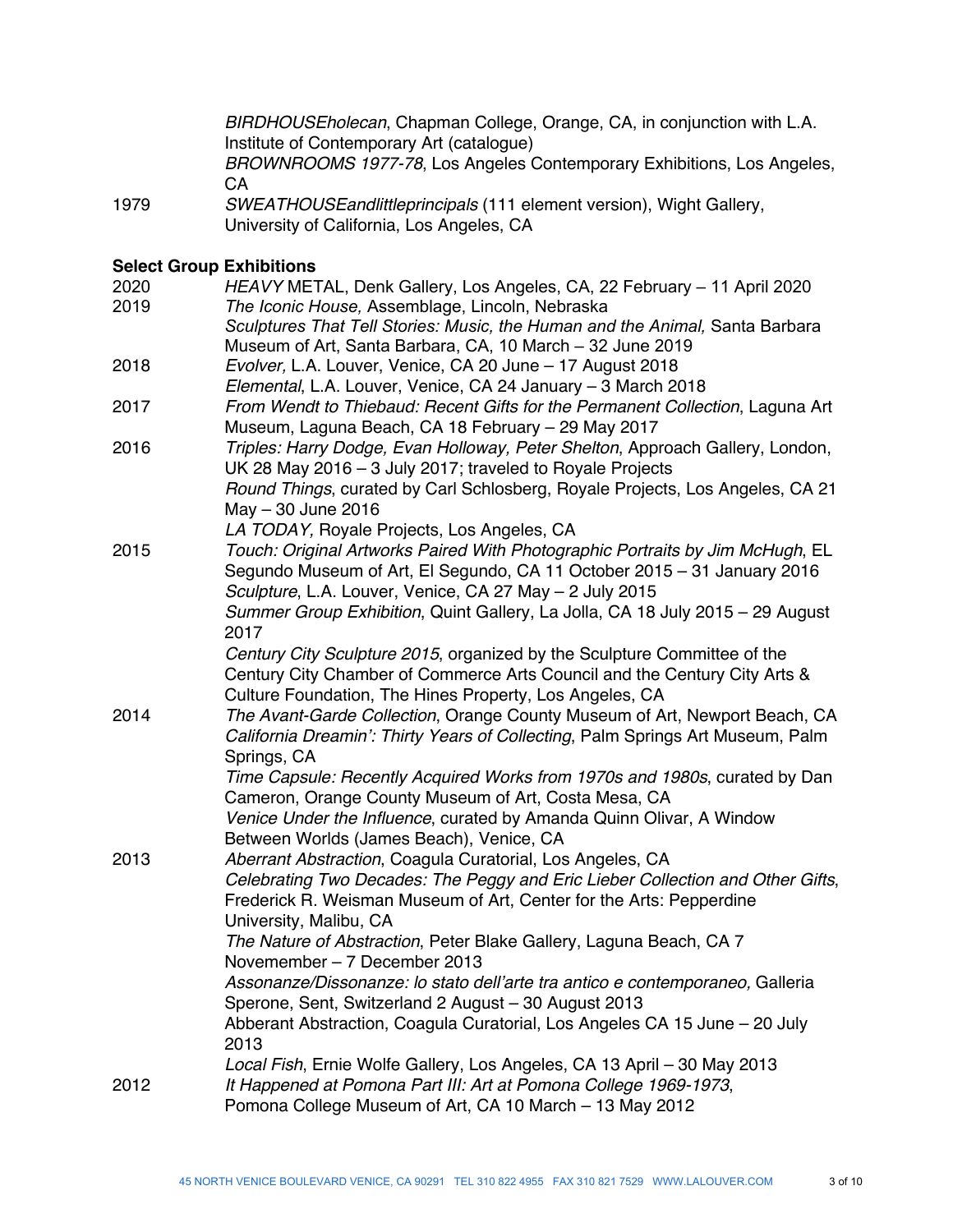|      | Pacific Standard Time: Art in L.A. 1945-1980, The Getty Center, Los Angeles,<br>CA (catalogue) |
|------|------------------------------------------------------------------------------------------------|
| 2011 | Loose Canon, L.A. Louver, Venice, CA 13 October - 12 November 2011                             |
| 2010 | Hunters & Gatherers, Gin Enzo Sperone Gallery, Sent, Switzerland 29 December                   |
|      | $2010 - 3$ March 2011                                                                          |
|      | Artpark: 1974 -1984, University at Buffalo Art Gallery, Center                                 |
|      |                                                                                                |
|      | for the Arts, Buffalo, NY September 24 (catalogue)                                             |
|      | The Artist's Museum: Los Angeles Artists 1980-2010, Museum of                                  |
|      | Contemporary Art, Los Angeles, CA                                                              |
|      | Tribute to Giuseppe Panza di Biumo. Donations to the Museo Cantonale d'Arte,                   |
|      | Lugano, Switzerland (catalogue)                                                                |
|      | Outside the Box: Edition Jacob Samuel, 1988-2009, The Hammer Museum of Art                     |
|      | and the Los Angeles County Museum of Art, Los Angeles, CA (catalogue)                          |
|      | Pleasure Point: Celebrating 25 Years of Contemporary Collectors, Museum of                     |
|      | Contemporary Art San Diego, La Jolla, CA                                                       |
|      | 3X3, L.A. Louver, Venice, CA, 14 January - 13 February 2010                                    |
|      | Group Show, L.A. Louver, Venice, CA, 25 February - 3 May 2010                                  |
| 2009 | The Passionate Pursuit, Palm Springs Art Museum, Palm Springs, CA                              |
|      | (catalogue)                                                                                    |
|      | POSTURE, Peter Blake Gallery, Laguna Beach, CA                                                 |
|      | Group Show, L.A. Louver, Venice, CA 12 November - 31 December 2009                             |
| 2008 | Highlights from the Permanent Collection, 1980-2005, Museum of Contemporary                    |
|      | Art, Los Angeles, CA                                                                           |
|      | Peter Shelton and Mark di Suvero, L.A. Louver, Venice, CA 22 May - 5 Jul 2008                  |
|      | Group Show, L.A. Louver, Venice, CA 22 May - 5 July 2008                                       |
|      | Collecting Collections, Museum of Contemporary Art, Los Angeles, CA                            |
| 2007 | SEA: Cultural Symposium of Alicante, Panza Collection, Castillo de Santa                       |
|      | Barbara, Alicante, Spain (catalogue)                                                           |
|      | Summer Sculpture Show, Quint Contemporary Art, San Diego, CA                                   |
|      | Group Show, L.A. Louver, Venice, CA 1 December - 12 January 2008                               |
| 2006 | Seven Rooms Seven Artists, L.A. Louver Gallery, Venice, CA                                     |
|      | Group Show, L.A. Louver, Venice, CA 31 March - 6 May 2006                                      |
|      | Los Angeles Art Scene, 1955 - 1985, Centre Pompidou, Paris, France                             |
|      | (catalogue)                                                                                    |
|      | Art 37 Basel, The International Art Show, Basel, Switzerland 14 June - 18 June                 |
|      | 2006                                                                                           |
|      | The Senses, Pomona College Art Museum, CA                                                      |
| 2005 | After Cezanne, Museum of Contemporary Art, Los Angeles, CA                                     |
|      | Nine Sculptors: Fellows of the Augustus Saint-Gardens Memorial, The UBS Art                    |
|      | Gallery, NY (catalogue)                                                                        |
|      | Art 36 Basel, The International Art Show, Basel, Switzerland 15 June - 20 June                 |
|      | 2005                                                                                           |
| 2004 | Making the Body in Contemporary Space, Allen Memorial Art Museum, Oberlin                      |
|      | College, Oberlin, OH                                                                           |
|      | Bioballistic, Barnsdall Art Park Exhibitions, Los Angeles, CA                                  |
|      | Monochromos de malevich al presente, Museo Nacional Centro de Arte Reina                       |
|      | Sofia, Madrid, Spain (catalogue)                                                               |
|      | Sculpture and Form, John Berggruen Gallery, San Francisco, CA                                  |
|      | The LA that Influenced My Eye, Sullivan Goss Gallery, Santa Barbara, CA                        |
|      |                                                                                                |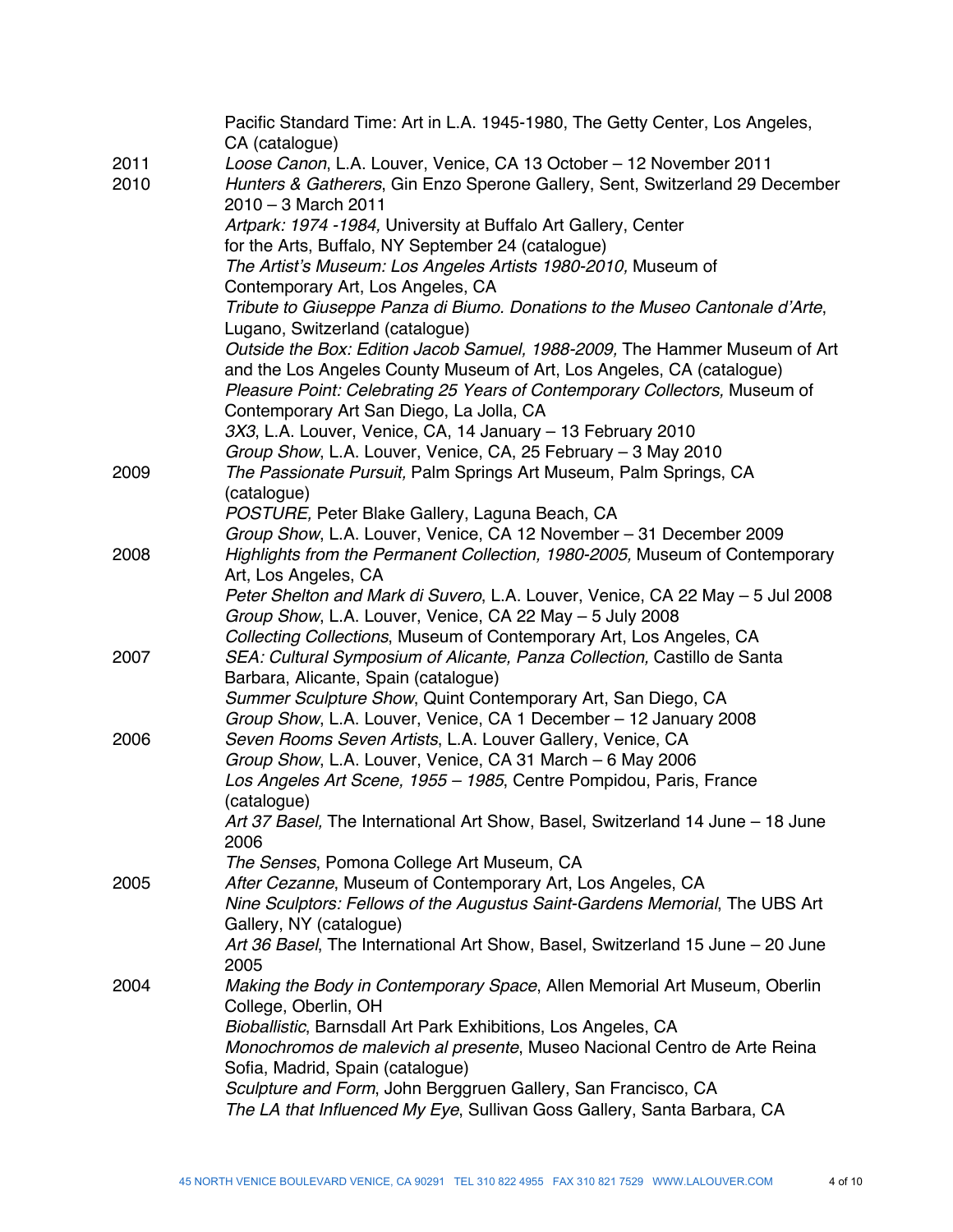|      | Somethings Happening 25 Years Herron Gallery Exhibits, Indiana State Museum<br>and Historic Sites, IN              |
|------|--------------------------------------------------------------------------------------------------------------------|
|      | Sculpture, L.A. Louver, Venice, CA 9 September - 28 August 2004                                                    |
|      | 25th Anniversary Exhibition, University Art Gallery, Sonoma State University,<br>Sonoma, CA                        |
| 2003 | Navy Pier Walk 2003, The Chicago International Sculpture Exhibition, Chicago,<br>IL May 8 - October 19 (catalogue) |
|      | Le Stanze dell'Arte, Museo di Arte Moderna e Contemporanea di Trento e                                             |
|      | Rovereto (catalogue)<br>From Modernism to the Contemporary, 1958-1999 The Allen Memorial Art                       |
|      | Museum, Oberlin, OH                                                                                                |
|      | The Not-So-Still Life: A Century of California Painting and Sculpture, San Jose                                    |
|      | Museum of Art, San Jose, CA; traveled to Pasadena Museum of California Art,                                        |
|      | CA (catalogue)                                                                                                     |
|      | Art 34 Basel, The International Art Show, Basel, Switzerland 18 June - 23 June<br>2003                             |
| 2002 | Primal Screams and Songs, Museum of Contemporary Art - North Miami<br>(MOCA), Miami, FL                            |
|      | August 2002, L.A. Louver, Venice, CA 1 August - 31 August 2002                                                     |
|      | Sculpture by Peter Shelton, Paintings by Domenico Bianchi, L.A. Louver, Venice,<br>CA 11 April - 11 May 2002       |
|      | Smile, Oceanside Museum of Art, Oceanside, CA                                                                      |
|      | Sculpture, C. Grimaldis Gallery, Baltimore, MD                                                                     |
|      | Sculpture, G. Fine Art, Washington, D.C.                                                                           |
| 2001 | MOCA - Selections from the Permanent Collection, Museum of Contemporary Art<br>- North Miami (MOCA), Miami, FL     |
|      | Art in the Circle, Manhattan Heights Annex, Manhattan Beach, CA                                                    |
|      | Contemporary Collectors XVI, Museum of Contemporary Art San Diego -                                                |
|      | MCASD La Jolla, La Jolla, CA                                                                                       |
|      | Fast Forward, Berkeley Art Museum and Pacific Film Archive BAM/PFA,<br>Berkeley, CA                                |
|      | Invitational Exhibition of Painting and Sculpture, American Academy of Arts and<br>Letters, NY                     |
|      | Sculpture, L.A. Louver, Venice, CA, 30 November 2001 - 5 January 2002                                              |
|      | Group Exhibition, L.A. Louver, Venice, CA 1 March 2001 - 14 April 2001                                             |
| 2000 | Panza: The Legacy of a Collector, Museum of Contemporary Art, Los Angeles,                                         |
|      | CA January 30-April 30, 2000 (catalogue)                                                                           |
|      | Peter Shelton, Jonathan Borofsky, L.A. Louver, Venice, CA 7 April - 13 May<br>2000                                 |
|      | A Tribute Robert Hopper, Yorkshire Sculpture Park, Wakefield, Yorkshire, UK                                        |
|      | Silver + Gold, Baldwin Gallery, Aspen, CO (catalogue)                                                              |
|      | Peter Shelton Sculpture, The Picture Gallery, Saint-Gaudens National Historic<br>Site, Cornish, NH                 |
| 1999 | CONTEMPORARY COLLECTORS XIV, Museum of Contemporary Art San                                                        |
|      | Diego, La Jolla, CA                                                                                                |
|      | littlesister, L.A. Louver Gallery, Venice, CA<br>The Foundry Fifty, The Art Foundry Gallery, Sacramento, CA        |
| 1998 | Cleveland Collects Contemporary Art, The Cleveland Museum of Art, Cleveland,                                       |
|      | OH                                                                                                                 |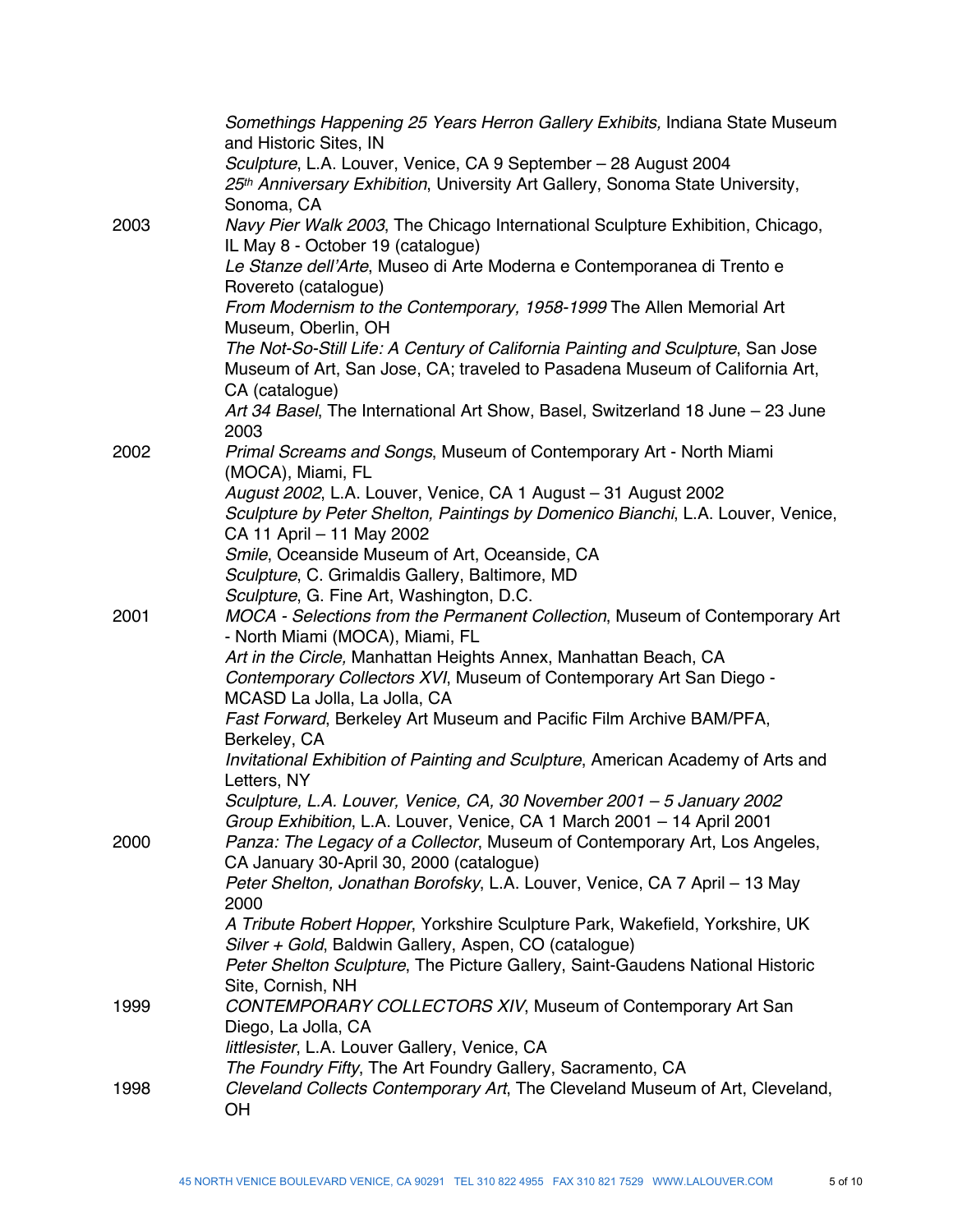|      | Artranspennine 98, Tate Gallery Liverpool and The Henry Moore Sculpture                                                              |
|------|--------------------------------------------------------------------------------------------------------------------------------------|
|      | Institute, Leeds, UK (catalogue)<br>Peter Shelton - Matrix 177, Berkeley Art Museum and Pacific Film Archive                         |
|      | BAM/PFA, Berkeley, CA (catalogue)                                                                                                    |
|      | The Edward R. Broida Collection, Orlando Museum of Art, Orlando, FL                                                                  |
|      | (catalogue)                                                                                                                          |
|      | Spatiotemporal, Magasin 3 Stockholm Konsthall, Stockholm, Sweden<br>(catalogue)                                                      |
|      | From Head to Toe: Concepts of the Body in Twentieth Century Art, Los Angeles<br>County Museum of Art, Los Angeles, CA (catalogue)    |
|      | sixtyslippers, L.A. Louver, Venice, CA                                                                                               |
| 1997 | Elusive Paradise: Los Angeles Art from The Permanent Collection, Museum of                                                           |
|      | Contemporary Art, Los Angeles, CA                                                                                                    |
|      | Book Obsession, Tel Aviv Museum of Art, Tel Aviv, Israel (catalogue)                                                                 |
|      | Colleccio Panze Di Biumo 80's and 90's, The Edifice de Sa Llonja, Mallorca,<br>Spain (catalogue)                                     |
|      | Cast Contemporary Sculpture, Sheehan Gallery, Whitman College, Walla Walla,                                                          |
|      | <b>WA</b>                                                                                                                            |
|      | 20/20: CAP Looks Forward and Back, Santa Barbara Contemporary Arts Forum,<br>Santa Barbara, CA                                       |
| 1996 | Selections from the Nisenson Collection, Los Angeles County Museum of Art,                                                           |
|      | Los Angeles, CA                                                                                                                      |
|      | Recent Past, Museum of Contemporary Art, Los Angeles, CA                                                                             |
|      | Art on Paper, Weatherspoon Art Gallery, The University of North Carolina at                                                          |
|      | Greensboro, Greensboro, NC                                                                                                           |
|      | The Empowered Object, Hunsaker/Schlesinger Gallery, Los Angeles, CA                                                                  |
|      | November 2-December 21                                                                                                               |
|      | Shirts and Skins, The Contemporary Museum, Honolulu, HI 4 December 1996 -                                                            |
|      | 9 February, 1997                                                                                                                     |
|      | A New Look at the Permanent Collection from the Museum of Contemporary Art,<br>Museum of Contemporary Art, San Diego, CA             |
|      | La Collezione Panze Di Biumo: Artist Degli Anni '80 E '90, Museo Arte Moderna<br>E Contemporanea di Trento E Rovereto, Trento, Italy |
|      | 13 September - 1 December (catalogue)                                                                                                |
|      | Drawn from LA, The Armory Center for the Arts, Pasadena, CA                                                                          |
|      | Six Projects: Colson, Moses, Shelton, Therrien, Bobbie Greenfield Gallery, Los<br>Angeles, CA                                        |
|      | Continuity and Contradiction, Miami Art Museum, Miami, FL                                                                            |
|      | Acquiring Minds: Contemporary Art in Santa Barbara Collections, Contemporary                                                         |
|      | Arts Forum, Santa Barbara, CA                                                                                                        |
| 1995 | Body, Mind and Spirit: Eight Sculptors, Ruth Chandler Williamson Gallery,                                                            |
|      | Scripps College, Claremont, CA<br>From Warhol to Baule: Unexpected Selections from the University Art Museum,                        |
|      | University Art Museum, University of California, Santa Barbara, CA                                                                   |
|      | Summer Exhibition, L.A. Louver Gallery, Los Angeles, CA 4 August - 9                                                                 |
|      | September 1995                                                                                                                       |
|      | California: In Three Dimensions, California Center for the Arts Museum,                                                              |
|      | Escondido, CA                                                                                                                        |
| 1994 | Basic Black & White, Herbert Palmer Gallery, Los Angeles, CA                                                                         |
|      |                                                                                                                                      |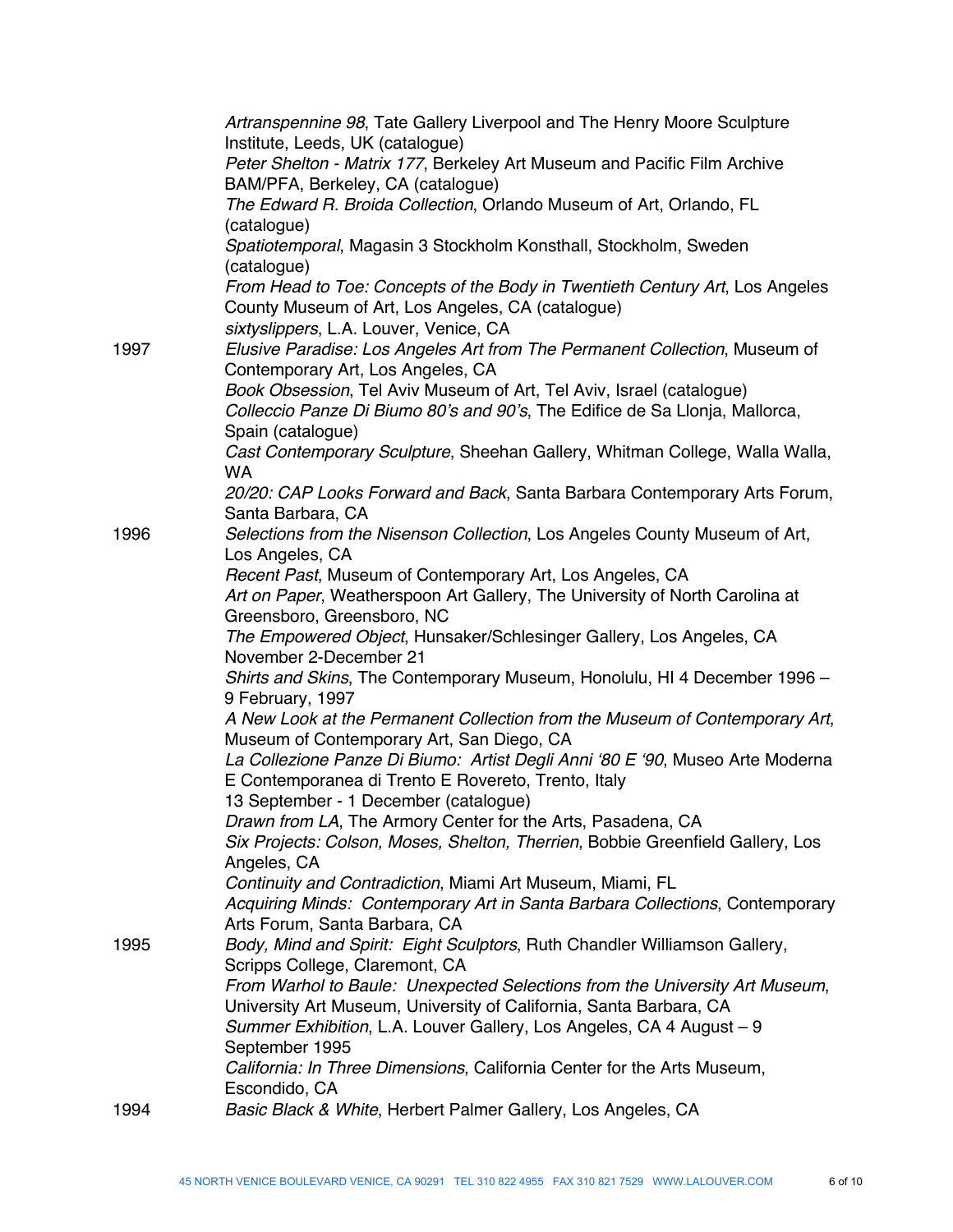| 1993    | New Sculpture, L.A. Louver, Venice, CA 2 August - 20 August 1994<br>elegant, irreverent & obsessive: Drawing in Southern California, Main Art Gallery,<br>California State University, Fullerton, CA (catalogue)<br>Mol, Nash, Shelton, Louver Gallery New York, NY 9 January - 13 February 1993 |
|---------|--------------------------------------------------------------------------------------------------------------------------------------------------------------------------------------------------------------------------------------------------------------------------------------------------|
| 1992    | Prospect 93, Frankfurter Kunstvereins, Frankfurt, Germany (catalogue)<br>LAX: The Los Angeles Exhibition, Los Angeles Municipal Art Gallery, Los<br>Angeles, CA                                                                                                                                  |
|         | Recent Acquisitions, The Museum of Modern Art, New York, NY<br>Panza Di Biumo: The Eighties and the Nineties from the Collection, Museo                                                                                                                                                          |
|         | Cantonale D'Arte, Lugano, Switzerland (catalogue)<br>Recent Acquisitions, Museum of Contemporary Art Los Angeles, CA<br>February 9-May 17, 1992                                                                                                                                                  |
|         | Selections from the Collection of Contemporary Painting and Sculpture, The<br>Museum of Modern Art, New York, NY                                                                                                                                                                                 |
| 1991    | L.A. 1990: Selected Views, Cal State Bakersfield, Bakersfield, CA 24 January -<br>24 February                                                                                                                                                                                                    |
|         | Individual Realities in the California Art Scene, Sezon Art Museum of Art, Tokyo,<br>Japan (catalogue)                                                                                                                                                                                           |
|         | The Artist's Hand: Drawings from the Bank of America Art Collection, San Diego<br>Museum of Contemporary Art, La Jolla, CA                                                                                                                                                                       |
|         | Selections from the Permanent Collection, San Diego Museum of Contemporary<br>Art, La Jolla, CA                                                                                                                                                                                                  |
| 1990    | Spirit of Our Time, Santa Barbara Contemporary Arts Forum, Santa Barbara, CA<br>Nov. 6 - Dec. 27; traveled to Louver Gallery, New York, NY 4 August -                                                                                                                                            |
|         | 1September<br>Selections from the Carnation Company Collection, Carnation Company, Los<br>Angeles, CA (catalogue)                                                                                                                                                                                |
|         | Sculptor's Drawings, L.A. Louver, Venice, CA 2 2 June - 30 June<br>Territory of Desire, Louver Gallery, New York NY 17 February - 10 March                                                                                                                                                       |
| 1989    | Constructing a History: A Focus on the Permanent Collection, The Museum of<br>Contemporary Art, Los Angeles, CA                                                                                                                                                                                  |
|         | Art in the Public Eye - Selected Developments, Security Pacific Gallery, South<br>Metro Center, Costa Mesa, CA                                                                                                                                                                                   |
|         | Sculture Da Camera, Chamber Sculptures, Fisher Gallery, University of Southern<br>California, Los Angeles, CA                                                                                                                                                                                    |
| 1988    | Sculpture Inside Outside, Walker Art Center, Minneapolis, MN (catalogue)<br>Models: Handheld Ideas, Cal State University, Fullerton, Fullerton, CA                                                                                                                                               |
|         | Pomona College Alumni Artists: A Centennial Exhibition, Montgomery Gallery,<br>Pomona College, Claremont, CA March 6-April 17 (catalogue)                                                                                                                                                        |
|         | Striking Distance, Museum of Contemporary Art, Los Angeles, CA; traveled to<br>Fresno Art Museum, Fresno, CA; Triton Museum,                                                                                                                                                                     |
|         | Santa Clara, CA; University Gallery, California State University, Sonoma, CA<br>(catalogue)                                                                                                                                                                                                      |
| 1987-88 | Elements: Five Installations, Whitney Museum of American Art at Phillip Morris,<br>New York, NY 18 December 1987 - 18 February 1988 (catalogue)<br>Abstract Expressions: Recent Sculpture, Lannan Museum, Lake Worth, FL                                                                         |
| 1987    | (catalogue)<br>Avant-Garde in the Eighties, Los Angeles County Museum of Art, Los Angeles,                                                                                                                                                                                                       |
|         | CA (catalogue)                                                                                                                                                                                                                                                                                   |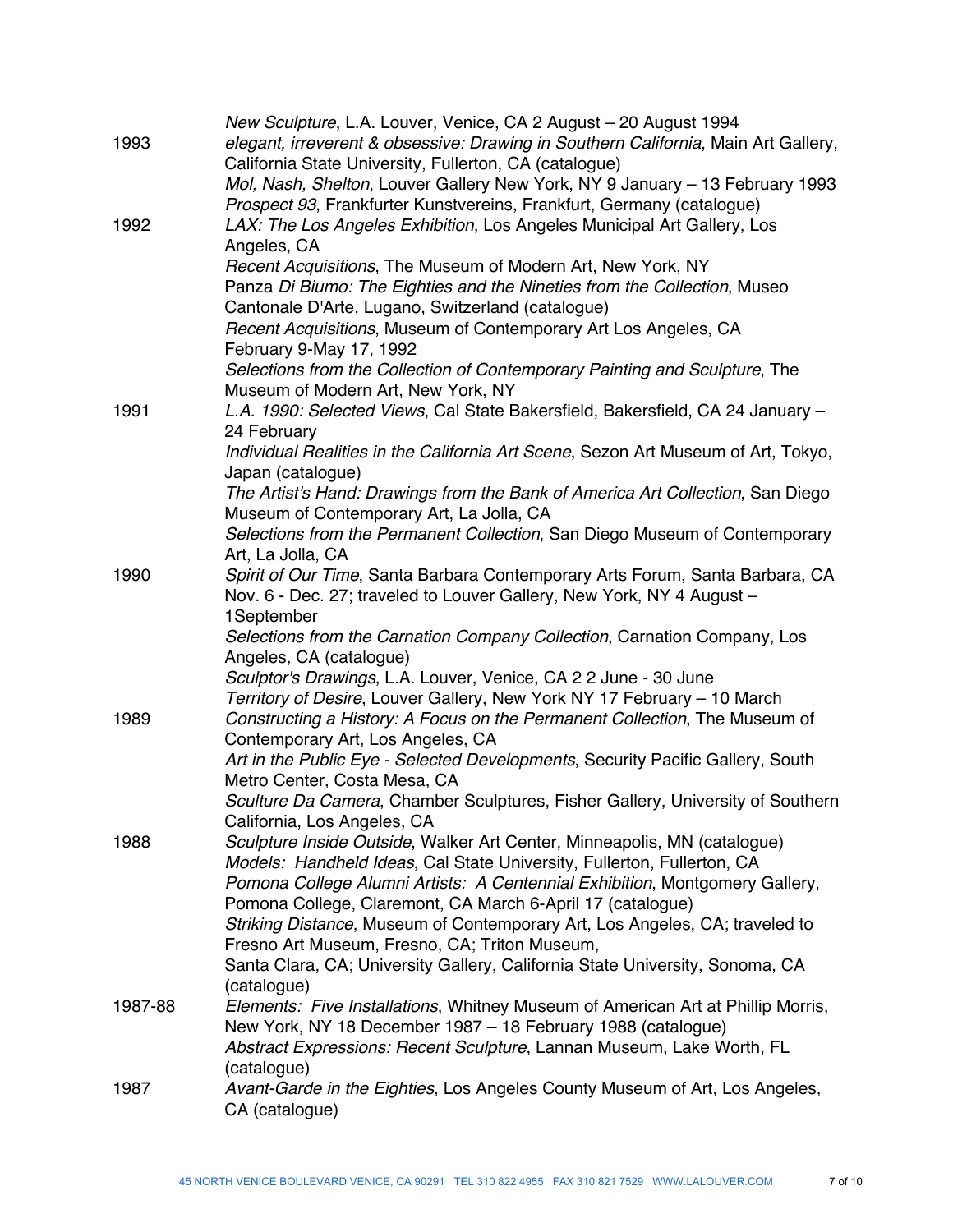| December (catalogue)<br>California Figurative Sculpture, Palm Springs Desert Museum, Palm Springs, CA                                                                               |
|-------------------------------------------------------------------------------------------------------------------------------------------------------------------------------------|
| (catalogue)                                                                                                                                                                         |
| Sculpture and Drawings by Sculptors, L.A. Louver, Venice, CA                                                                                                                        |
| American/European Painting and Sculpture 1986. Part II, L.A. Louver, Venice,<br>CA                                                                                                  |
| Anniottanta, Museum of Modern Art, Bologna, Italy (catalogue)<br>American/European Painting and Sculpture 1985. Part I, L.A. Louver, Venice, CA                                     |
| Constructed Metal: Modern Sculpture, College of Creative Studies, U.C. Santa<br>Barbara, Santa Barbara, CA (catalogue)                                                              |
| Aperto '84, The Venice Biennale, Venice, Italy (catalogue)                                                                                                                          |
| Public Comments, Center on Contemporary Art, Seattle, WA                                                                                                                            |
| Une Experience Museographique, Echange Entre Artistes 1931-1982 Pologne-<br>U.S.A., Musee d'Art Moderne de la Ville de Paris and the Ulster Museum,<br>Belfast, Ireland (catalogue) |
| Forgotten Dimension, Fresno Art Center, Fresno, CA (catalogue)                                                                                                                      |
| Divola, Picot, Shelton, Libra Gallery, Claremont Graduate School of Fine Arts,<br>Claremont, CA                                                                                     |
| With More than One Sense, Los Angeles County Museum of Art, Los Angeles,<br>CA                                                                                                      |
| The Intimate Object, Downtown Gallery, Los Angeles, CA                                                                                                                              |
| Sculpture 1980, The Maryland Institute, College of Art, Baltimore, MD<br>(catalogue)                                                                                                |
| Maquettes and Models--Art with Architectural Concerns, Los Angeles Municipal<br>Art Gallery, Los Angeles, CA (catalogue)                                                            |
| Architectural Sculpture--History and Documents, Los Angeles Institute of<br>Contemporary Art, Los Angeles, CA (catalogue)                                                           |
| Art in Public Places, Cheney Cowles Memorial Museum, Spokane, WA<br>(catalogue)                                                                                                     |
|                                                                                                                                                                                     |

# **Grants and Awards**

| 2016      | National Academician Inductee, National Academy Museum and School, New<br>York, NY                                                           |
|-----------|----------------------------------------------------------------------------------------------------------------------------------------------|
| 2010      | Public Art Network 2010 Year in Review Awards for <i>sixbeastsandtwomonkeys</i> ,<br>Los Angeles, CA and thinmanlittlebird, Indianapolis, IN |
| 2000      | St. Gaudens Memorial Fellowship, New Hampshire, Cornish, NH                                                                                  |
| 1999-2000 | Flintridge Foundation Visual Artists Award, Flintridge, MI                                                                                   |
| 1994      | Individual Artist Fellowship Grant, National Endowment for the Arts                                                                          |
| 1989      | John Simon Guggenheim Memorial Foundation Fellowship                                                                                         |
| 1987      | Louis Comfort Tiffany Foundation Grant, Long Island, NY                                                                                      |
| 1985      | Young Talent Award, Los Angeles County Museum of Art, Los Angeles, CA                                                                        |
| 1984      | Individual Artist Fellowship Grant, National Endowment for the Arts                                                                          |
| 1982      | Individual Artist Fellowship Grant, National Endowment for the Arts                                                                          |
| 1980      | Individual Artist Fellowship Grant, National Endowment for the Arts                                                                          |
| 1977      | Purchase Award: "Art in Public Places Exhibition", Memorial Art Museum,<br>Spokane, WA                                                       |
|           |                                                                                                                                              |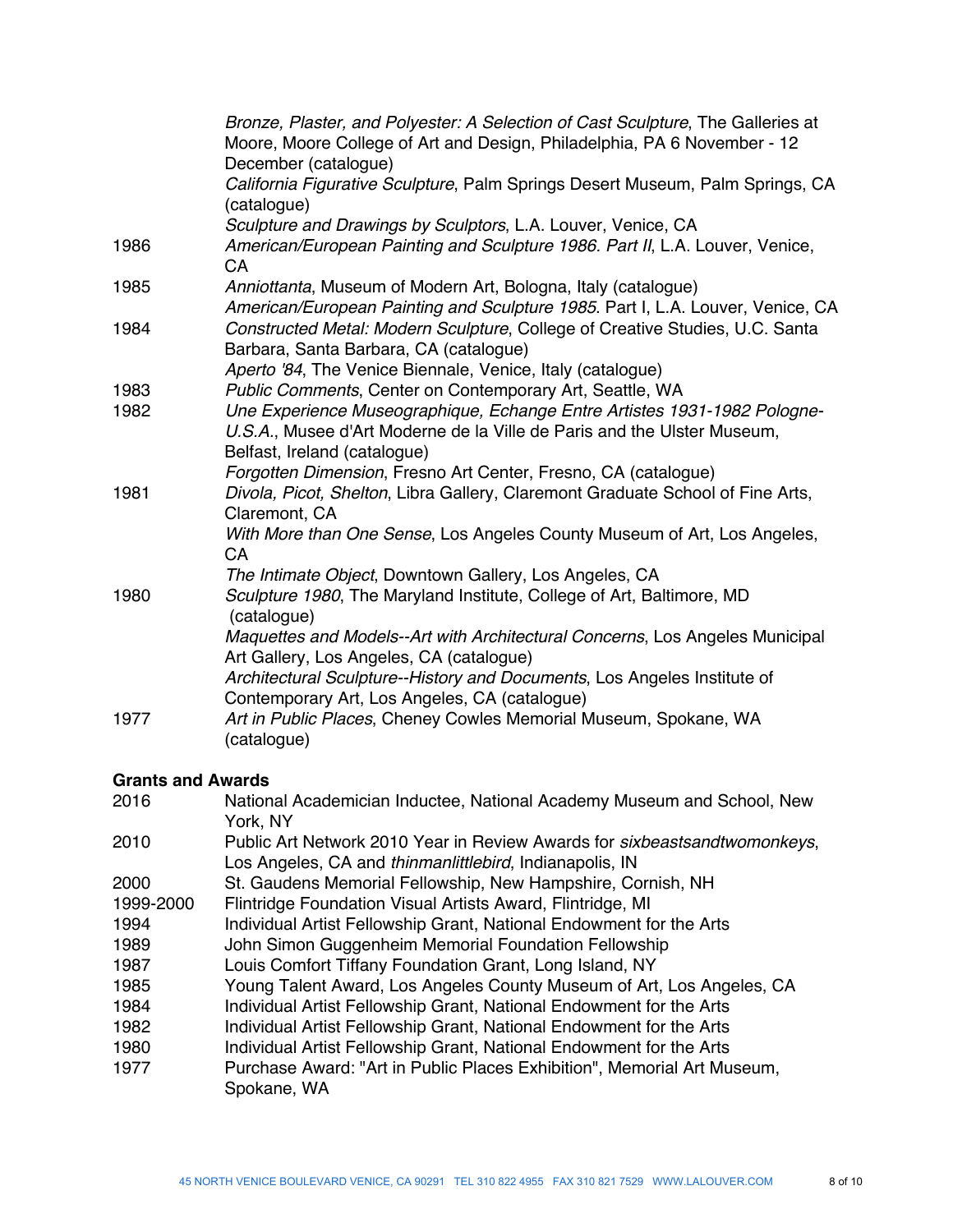# **Teaching**

| 2017      | Artist in Residence, University of California, Riverside, Riverside, CA          |
|-----------|----------------------------------------------------------------------------------|
| 2009      | Artist in Residence, Museum of Glass, Tacoma, WA                                 |
| 2005      | Visiting Lecturer, Kent State University, Kent, OH                               |
| 2004      | Visiting Lecturer, Ohio University, Athens, OH                                   |
| 2002, 05  | Artist in Residence, Pilchuck Glass School, Stanwood, WA                         |
| 1997      | Visiting Lecturer, Yale University School of Art, New Haven, CN                  |
| 1996      | Visiting Lecturer, University of New Mexico, Albuquerque, NM                     |
| 1995      | Visiting Lecturer, Rhode Island School of Design, Providence, RI                 |
| 1992      | Visiting Lecturer, University of Texas, Austin, TX                               |
| 1989      | Visiting Associate Professor, University of California, Santa Barbara, CA        |
| 1985      | Lecturer, University of Southern California, Los Angeles, CA                     |
| 1981-2004 | Lecturer and visiting lecturer, Claremont Graduate School, Claremont, CA         |
| 1980-84   | Lecturer, Otis Parson School of Art and Design, Los Angeles, CA                  |
| 1982      | Visiting Lecturer, University of Victoria, Victoria, British Columbia, CAN       |
| 1981-82   | Visiting Lecturer, School of Creative Studies, University of California, Santa   |
|           | Barbara, CA                                                                      |
| 1981      | Visiting Lecturer, University of California, Los Angeles, CA                     |
| 1980      | Visiting Lecturer, Chapman University, Orange, CA                                |
| 1979      | Visiting Lecturer, University of California, Santa Barbara, CA                   |
| 1977-79   | Teaching Assistant, Department of Art, University of California, Los Angeles, CA |
| 1976      | Visiting Lecturer, Municipal Arts Program, Barnsdall Park, Los Angeles, CA       |
| 1975      | Visiting Lecturer, University of California, Irvine, CA                          |
|           |                                                                                  |

#### **Public Works**

| 2009 | sixbeastsandtwomonkeys, public commission for L.A. Police Administration<br>Bldg., Los Angeles, CA 24 October 2009                                |
|------|---------------------------------------------------------------------------------------------------------------------------------------------------|
| 2009 | thinmanlittlebird, public commission for The Indianapolis Marion County Public<br>Library, Indianapolis, IN 24 April 2009                         |
| 2003 | cloudsandclunkers, commission for the SeaTac Airport, Seattle, WA, 1 January<br>2003                                                              |
| 2002 | gandhiG, commission for the Museum of Contemporary Art, San Diego, CA, 10<br>November 2002                                                        |
| 1985 | ROCKshadow, Public Commission, Seattle, WA<br>lightmanBLACKMAN, Permanent commission for State of California, Exposition<br>Park, Los Angeles, CA |

### **Public Collections**

Akron Art Museum, Akron, OH Art Museum, University of Mexico, Albuquerque, NM Allen Memorial Art Museum, Oberlin, OH Berkeley Art Museum, University of CA, Berkeley, CA Broad Foundation, Los Angeles, CA Cheney Cowles Museum of Art, Spokane, WA Chiat Foundation, Los Angeles, CA Cincinnati Art Museum (CAM), Cincinnati, OH City of Chicago, Chicago, IL City of Indianapolis, Indianapolis, IN City of Irvine, Irvine, CA